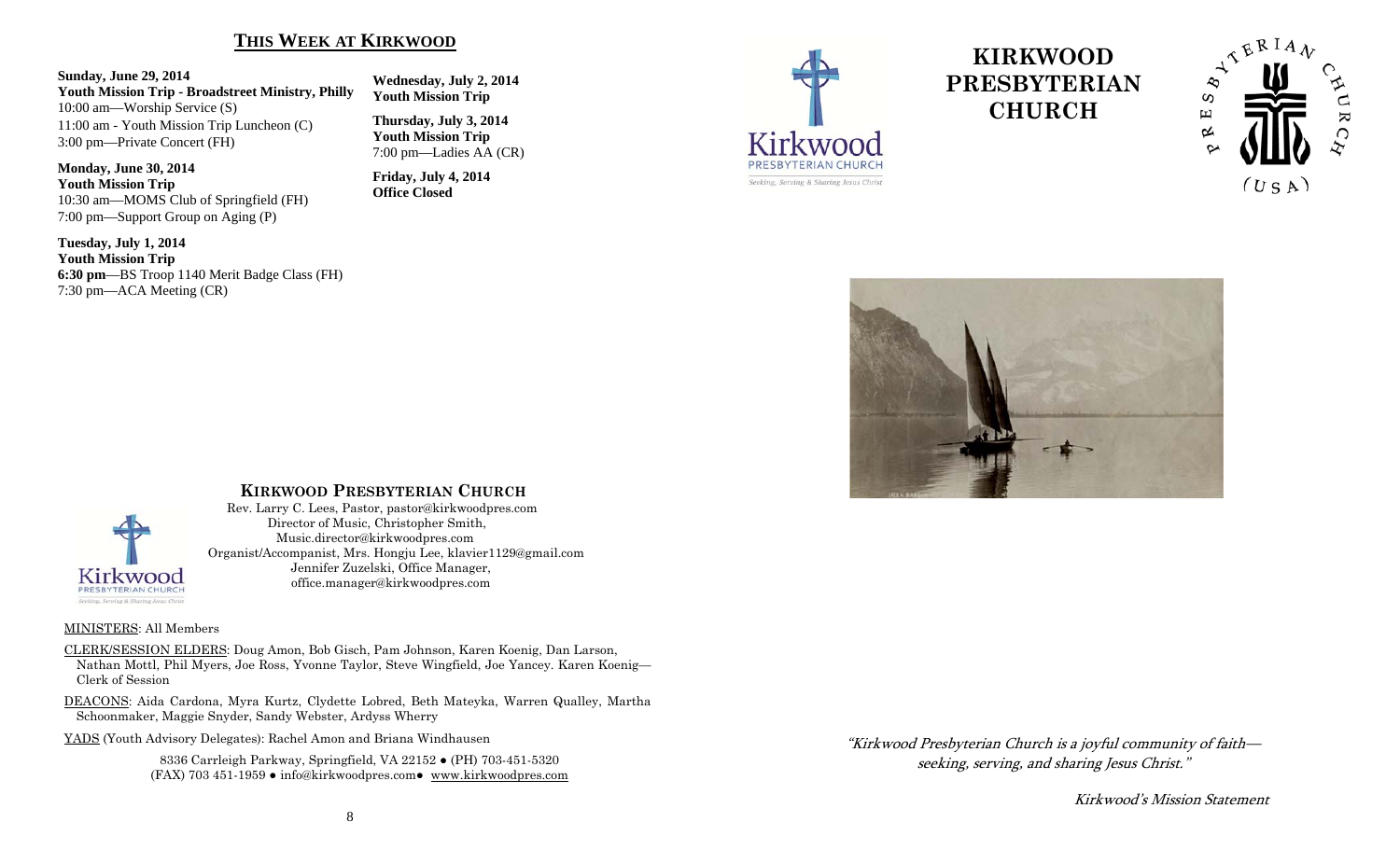# **THIRD SUNDAY AFTER PENTECOST WE GATHER TOGETHERSILENT REFLECTION**

"What would church development in the power of the Holy Spirit mean? It would mean an end to the "push and shove" in church life…it would mean that we would finally set our sails and pray that God might send us the powerful wind of the Holy Spirit."

 $\sim$  Christian A. Schwarxz

*Prelude Sombre* **Cesar Frank/Christopher** 

*As you enter the sanctuary, please prepare for worship with quiet reverence.* 

| PRELUDE |                          |
|---------|--------------------------|
| Gale    |                          |
|         | <b>PSALM FOR THE DAY</b> |

**PREFECT** 

**Psalm 145:10-18** 

**LIGHTING OF THE CANDLES**

#### **TOLLING OF THE BELLS**

#### **WORDS OF WELCOME**

Vince Telfer

Leader: Grace to you and peace in the name of our Lord Jesus Christ! **People: Let us worship God!** 

**CONGREGATIONAL RESPONSE** *Spirit* (insert) **CALL TO**Vince Telfer Leader: The grace of the Lord Jesus Christ, the love of God and the fellowship of the Holy Spirit be with you all. **People: And also with you.** 

# Leader: All your works praise you, Lord;

- **People: Your faithful people extol you.**
- Leader: They tell of the glory of your kingdom and speak of your might,
- **People: so that all people may know of your mighty acts and the glorious splendor of your kingdom.**  Leader: Your kingdom is an everlasting kingdom,
	- and your dominion endures through all generations.
- **People: Let us worship God!**

# *Joys & Concerns*

#### *This Week's Birthdays*:

**July**  1 Matt Rhoades

#### *This Week's Anniversaries*:

**July**  5 Ginny & Chris Furth

#### *Special Concerns:*

Members/friends in the armed forces who are in harm's way: Major Jason Moore, USMC Afghanistan

Our Missionaries in Zambia: Rev. Kari Nicewander & Joel DeJong



# **Friend us on Facebook!**

#### *Health & Personal Concerns:*

Bob Flory Steve Coffman's sister-in-law, Jan Coffman Hal Sellers Dick Pape Heather Telfer's father, Bob Snow Morgan Death, friend of Jon Larson Kathy Lewis' friend Mary Torczon Keith Scott Bobbie Myers - Phil Myer's mother Mary Kay Berger, friend of Dani Schwalb Betty Fabian Dani Schwalb Alfredo and Arleene Luciano, brother and sister-inlaw of Aida Cardona Morgan Belcher, Debbie Wingfield's father Bill Plummer, friend of Larry & Cynthia Lees Carla Coffman, Rebecca Larson's mother Sue Driver, Sandy Webster's sister-in-law SGT Manny Rivera's family, friend of Kathy Lewis David Kurtz

During the recent  $221<sup>st</sup>$  General Assembly of the Presbyterian Church (U.S.A.), several actions were taken by the Assembly which have been highlighted by various news agencies. In today's worship service you will find an insert from *Outlook* with information about several of the more prominent decisions of the recent Assembly which will both affect and impact our life together as Presbyterians. In the July issue of Kirkwood's newsletter, "The Lamplighter" forthcoming this week, both Karen Koenig and I will be offering further information regarding the General Assembly decisions. There is also now available on the Kirkwood web site www.kirkwoodpres.com a letter from the Moderator, Ruling Elder Heath Rada, Stated Clerk, Rev. Gradye Parsons, and Executive Director, Linda Bryant Valentine, of the Presbyterian Mission Agency as well as a FAQs-Same-Gender Marriage document you may read for further information. Your Session and Pastor will be meeting at an upcoming Session meeting to discuss and discern if and in what way any of these prominent decisions may impact our ongoing ministry and mission at Kirkwood Presbyterian Church. Further information will be provided to the congregation as it develops. For more information, please go to http://www.pcusa.org/site\_media/media/uploads/oga/pdf/assembly-in-brief**ga221\_combined.pdf . Rev. Larry C. Lees, Pastor**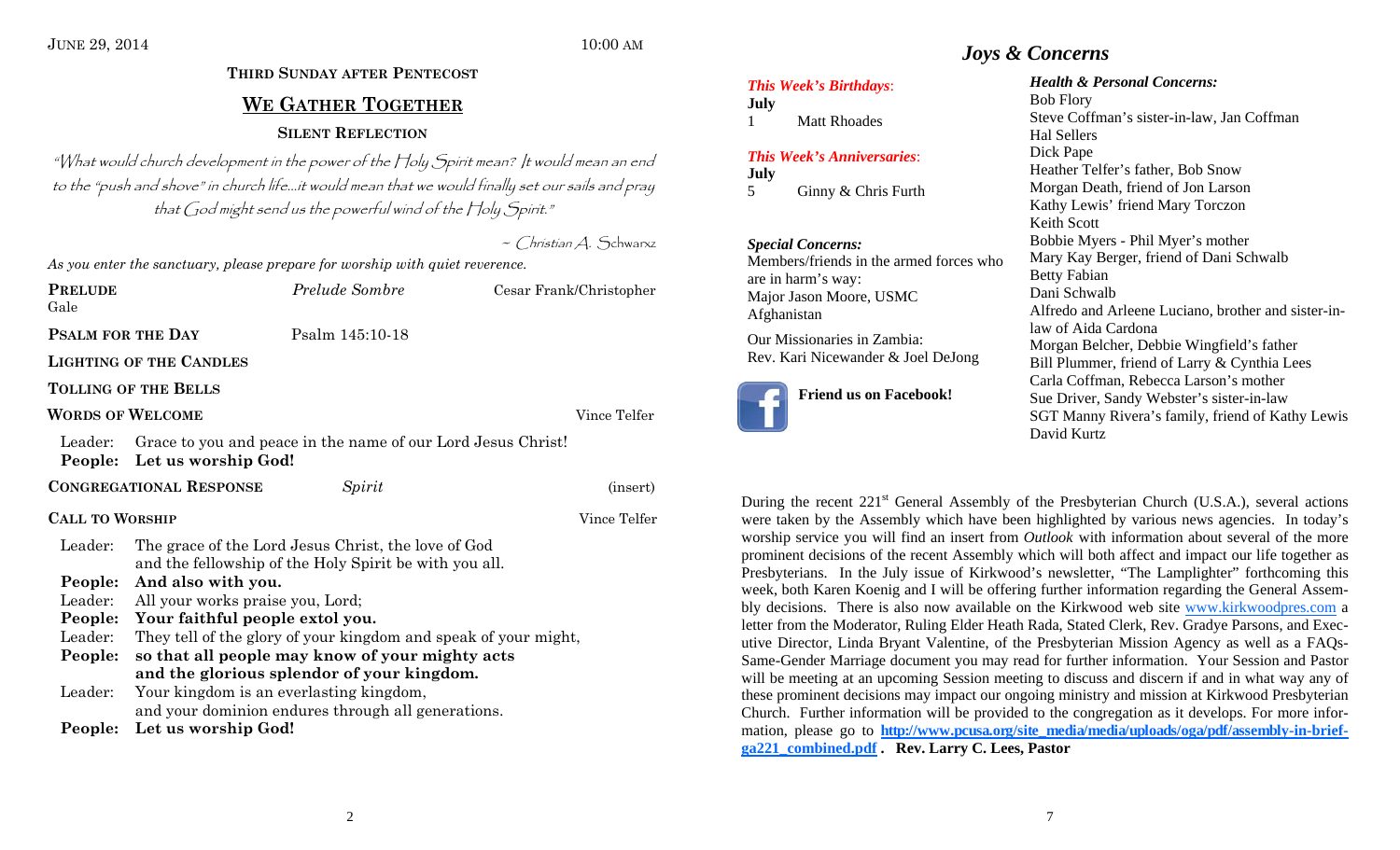| <b>Next Sunday's Revised Common Lectionary Readings:</b> |
|----------------------------------------------------------|
| Genesis 25:19-34, 42-49, 58-67                           |
| Psalm $45:10-17$ (or) Song of Sol. 2:8-13                |
| Romans 7:15-25a                                          |
| Matthew 11:16-19, 25-30                                  |
|                                                          |

Today we celebrate the **Ordination and Installation** of Elders Joan Reynolds, Martha Schoonmaker, and Bob Snyder and Deacons Ann Gisch, Tammy Mottl, and Sandy Webster.

**Our Youth in Mission**—This morning we commission our youth who will be leaving after Worship on their summer mission trip to Broadstreet Ministries in center city Philadelphia: Rachel Amon, Stephen Johnson, Gregory Lovelock, Briana and Lindsey Windhausen and chaperone Krissy Hall.

**Sermon Discussion** - Beginning on Sunday, July 13th Pastor Larry welcomes members to join him in the Parlor following morning worship to have some informal discussion of the sermon topic for that Sunday. Grab a cup of coffee and a treat at the hospitality table and after visiting, come to the Parlor for about 20 minutes of conversation.

**WEBS Summer Movie and Potluck series -** We will begin at 7:00 p.m. at our various houses, bring a dish to share (the host will give direction in suggesting items), and enjoy a movie and fellowship. Mark your calendars! If you have never participated, now is the time to start! Everyone is welcome. For more information and to RSVP – contact Martha Schoonmaker at home@schoonmaker.org , or call 703-451- 0808.

July 9 – Martha and Jim Schoonmaker's home July 23 – Martha and Jim Schoonmaker's home August – 6 - Yvonne & Ron Taylor's home

**Kirkwood Presbyterian Church is sponsoring a Support Group on Aging** and is inviting any interested party to attend our next meeting scheduled for 30 June at 7:00 in the Conference Room. The purpose of the group is to offer support and education to those caring for the elderly and anyone interested in the subject of aging while connecting with each other and with services available within the community at large. Each meeting will include a topic chosen by the group, group interaction, and an educational segment. The group facilitator is Rev. Dr. Saul Cardona who has extensive experience in working with the elderly and specialized education in dealing with elderly issues and their families, as well as access to resources such as guest speakers who will be invited from time to time. We welcome our neighboring churches and others in our community to attend this very important effort. For further information, please contact Rev. Dr. Cardona at 703-323- 2041 or at saul.cardona@gmail.com.

*Flowers today are given in celebration of Lars & Jean's 45th wedding anniversary.* 

#### **GATHERING PRAYER (UNISON)**

Gracious Father, giver of all good things, for our home on earth and for your unfailing mercy, we give you thanks. Christ our Redeemer, for your sacrifice on the cross and rising from death that we might live, we give you thanks and praise. Holy Spirit, giver of Life, for your abiding presence in our lives and for comforting and guiding us, we give you thanks, praise, and glory. O, Triune God, to you be glory and praise now and forever. Amen.

(PLEASE STAND) **HYMN**

*Sing Praise to God, Who Reigns Above* 483 BH

# **WE PREPARE FOR THE WORD**

(PLEASE SIT)

#### **CALL TO CONFESSION**

Where are joy, peace, and lasting love to be found, except in the One who creates peace and joy, who sent Jesus Christ, the beloved Son, to save us from sin? Let us confess, repent, and trust God to forgive us our sin. Let us pray…

#### **PRAYER OF CONFESSION (UNISON)**

Grace-filled and dynamic God: you shaped beauty and goodness, yet we damage it by our selfishness and anger. Jesus, our Savior: you became one of us, yet all too often we turn our back on you. Holy Spirit—Breath of Life you would gentle our natures, yet we cling tenaciously to our bitterness and hurt. In the mystery of grace, Holy God, you forgive us our sins, that we might embrace others. In the mystery of mercy, you touch our lips that we might speak gently to others. In the mystery of hope, you claim us as family, sisters and brothers of the One who brought new life for all, Jesus Christ, our Lord and Savior. Amen.

*(moment of silence for personal confession)*

#### **ASSURANCE OF PARDON**

 $\sim$  adapted from Eph. 3:20

Leader: Christ is at work within us, and is able to accomplish abundantly far more than all we can ask or imagine. We are forgiven. We are a new creation in Christ.

#### **People: Thanks be to God!**

#### (PLEASE STAND)

**CONGREGATIONAL RESPONSE** *Father, I Adore You* 191 GH

*Father, I adore you, lay my life before you, how I love you. Jesus, I adore you, lay my life before you, how I love you. Spirit, I adore you, lay my life before you, how I love you.*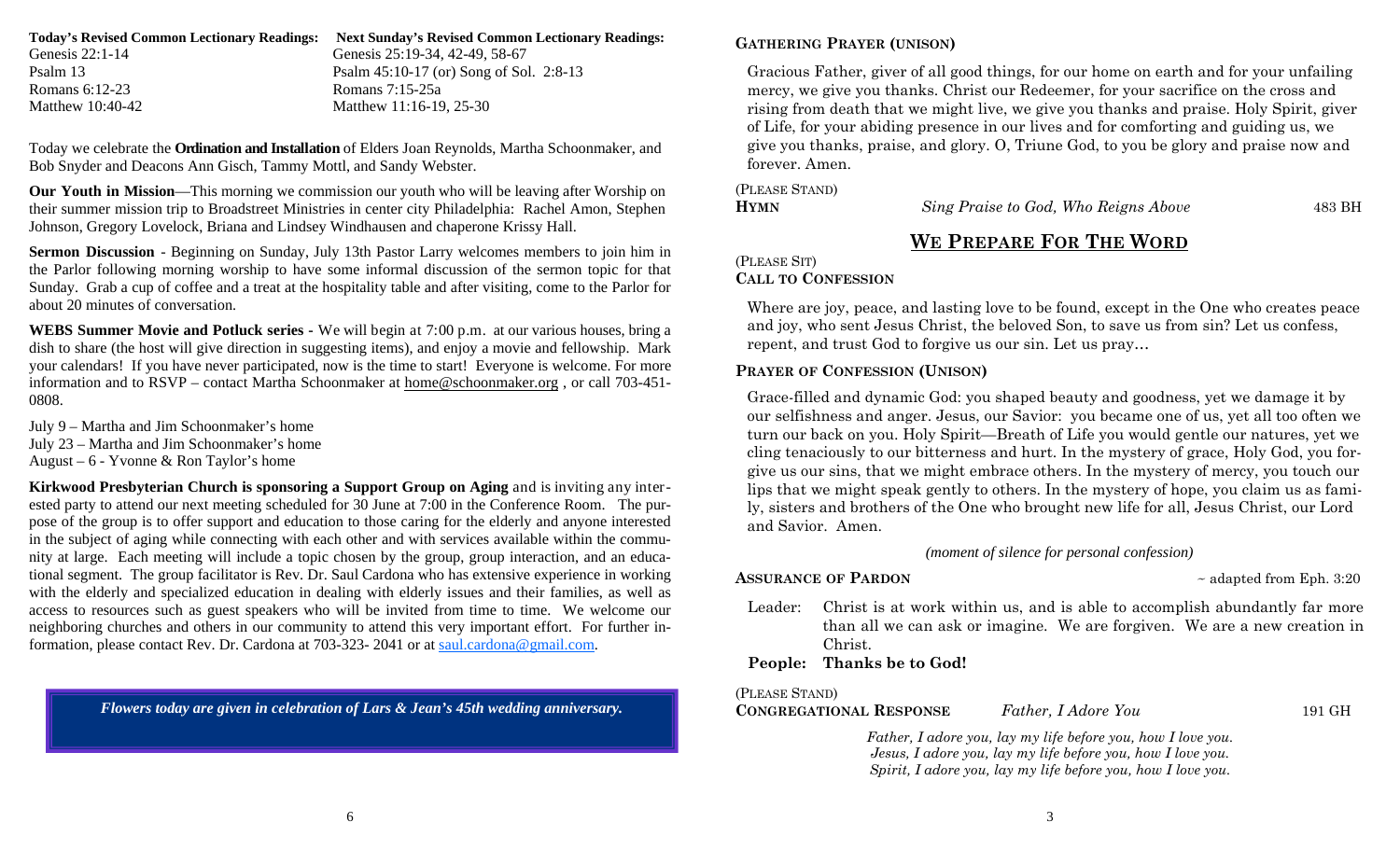#### **WE PASS THE PEACE OF CHRIST**

Leader: The Peace of our Lord Jesus Christ be with you all. **People: And also with you.**

#### **A MOMENT WITH THE CHILDREN**

(Children ages 3 to 3rd grade are dismissed to Davey and Goliath time.)

#### **GREETINGS, NEWS OF THE CHURCH**

(During the offertory please sign the Friendship Folder and pass it along the pew. You may complete a prayer request card and give it to an usher.)

#### **COMMISIONING OF OUR YOUTH IN MISSION**

| <b>OFFERING</b><br><b>OFFERTORY</b> | (Please pass the Friendship Folder)<br><i>"Tis the Blessed Hour of Prayer"</i> | arr. W.H. Doane |
|-------------------------------------|--------------------------------------------------------------------------------|-----------------|
| (PLEASE STAND)<br><b>DOXOLOGY</b>   | Praise God From Whom All Blessings Flow                                        |                 |

*Praise God from whom all blessings flow; Praise him all creatures here below. Praise him above ye heavenly hosts: Praise Father, Son and Holy Ghost. Amen.* 

#### **PRAYER OF DEDICATION**

(PLEASE SIT)

#### **PRAYERS OF THE PEOPLE AND THE LORD'S PRAYER**

Our Father, Who art in heaven, hallowed be Thy name, Thy kingdom come, Thy will be done, on earth as it is in heaven. Give us this day our daily bread; and forgive us our debts, as we forgive our debtors; and lead us not into temptation, but deliver us from evil. For Thine is the kingdom, and the power, and the glory, forever. Amen.

# **WE HEAR THE WORD**

| THE EPSITLE LESSON            | Ephesians $3:14-21$                        | p. 1018         |
|-------------------------------|--------------------------------------------|-----------------|
| (PLEASE STAND)<br><b>HYMN</b> | Shine, Jesus, Shine                        | 431 GH          |
| (PLEASE SIT)                  |                                            |                 |
| THE GOSPEL                    | John 3:3-9                                 | p.924           |
| <b>SERMON</b>                 | "Rowing or Hoisting?"                      | Rev. Larry Lees |
| <b>SPECIAL MUSIC</b>          | <i>I Know Not Why God's Wondrous Grace</i> | arr. S.W. Cho   |

#### **WE RESPOND TO THE WORD**

### **THE SERVICE OF ORDINATION AND INSTALLATION AFFIRMATION OF FAITH (RESPONSIVE)** *~ The Apostle's Creed* Leader: With the whole church, let us confess our faith. **People: I believe in God, the Father almighty, creator of heaven and earth.** Leader: Do you believe in Jesus Christ, the Son of God? **People: I believe in Jesus Christ, God's only Son, our Lord, Who was conceived by the Holy Spirit, born of the Virgin Mary, suffered under Pontius Pilate, was crucified, died, and Was buried; he descended to the dead. On the third day He rose again; he ascended into heaven, he is seated at the Right hand of the Father, and he will come to judge the Living and the dead.**  Leader: Do you believe in God the Holy Spirit? **People: I believe in the Holy Spirit, the holy catholic Church, The communion of saints, the forgiveness of sins, the Resurrection of the body, and the life everlasting. Amen.**  (PLEASE STAND) **HYMN***Here I am, Lord* 525 BH **BENEDICTIONPOSTLUDE** *God of Our Father* arr. George W. Warren \*\*\*\*\*\*\*\*\*\*\*\*\*\*\*\*\*\*\*\*\*\*\*\*\*\*\*\*\*\*\*\*\*\*\*\*\*\*\*\*\*\*\*\*\*\*\*\*\*\*\*\*\*\*\*\*\*\*\*\*\*\*\*\*\*\*\*\*\*\*\*\*\*\*\*\*\*\*\*\*\*\*\*\*\*\*\* BH—Blue Hymnal GH—Green Hymnal (BCW) Book of Common Worship (BCP) Book of Common Prayer *\*\*\*\*\*\*\*\*\*\*\*\*\*\*\*\*\*\*\*\*\*\*\*\*\*\*\*\*\*\*\*\*\*\*\*\*\*\*\*\*\*\*\*\*\*\*\*\*\*\*\*\*\*\*\*\*\*\*\*\*\*\*\*\*\*\*\*\*\*\*\*\*\*\*\*\*\*\*\*\*\*\*\*\*\*\*\* Pastor Lees and a Deacon will be in the Narthex to greet you. We welcome you to join us for a time of refreshments and fellowship.* Rev. Lees' regular day off is Friday. In the event of a need to contact the pastor, you may contact Rev. Lees at (c) 703-589-7167. **Summer office hours are 10:00-2:00 M-F.**  Nursery care for children under 3 **is available during the worship service.**  Children age 3 through 3rd Grade will be dismissed from the worship service for a time of relaxed learning. We will begin the summer session with the Davey and Goliath video series. Nursery care will be offered every Sunday. **The July Brunch With a Bunch is cancelled since it falls on the Fourth of July weekend.**

4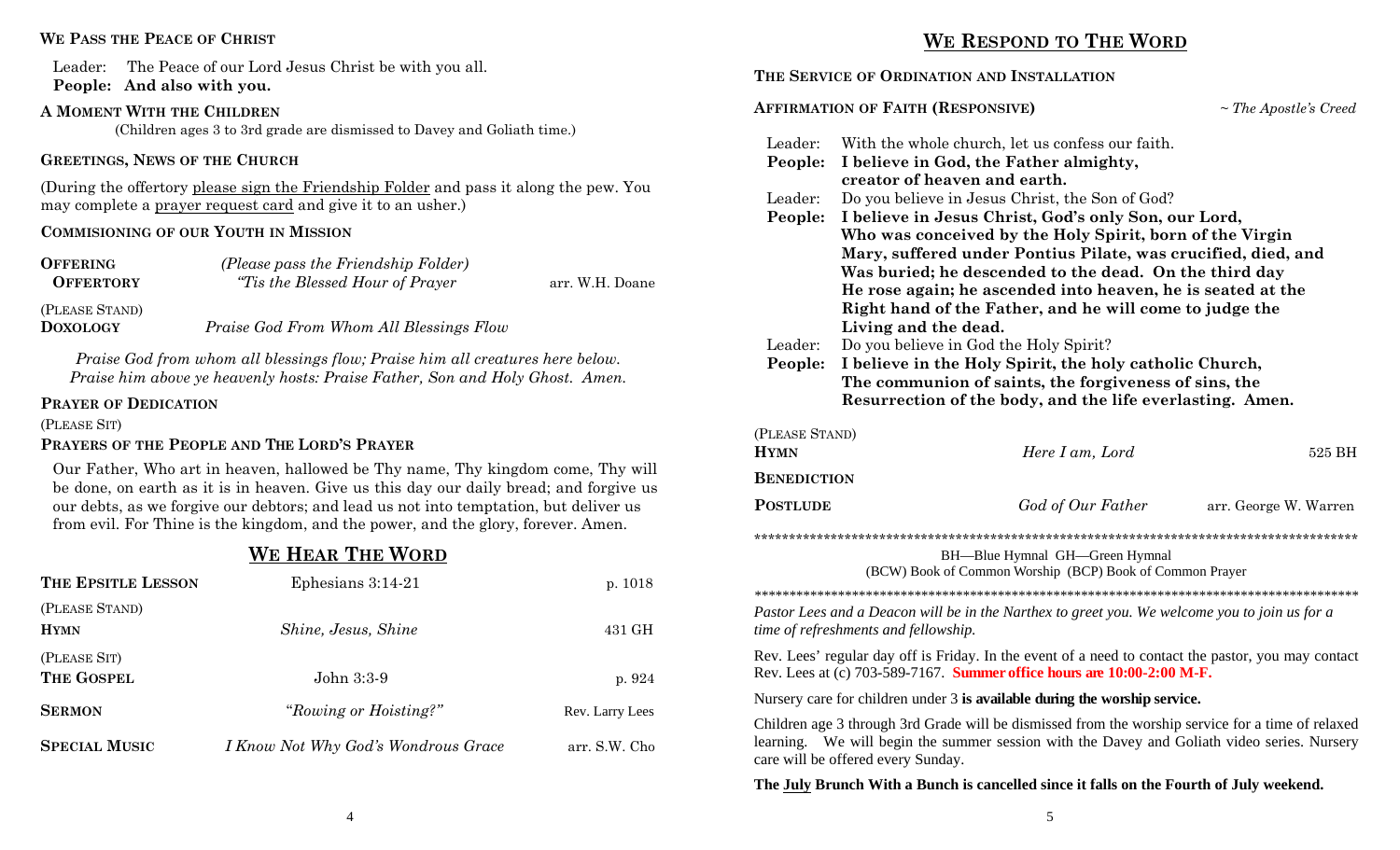# **Psalm for the Day Psalm 145:10‐18**

 $^{10}$ All your works shall give thanks to you, O Lord, and all your faithful shall bless you.

 $11$ <sup>11</sup>They shall speak of the glory of your kingdom, and tell of your power,

 $^{12}$ to make known to all people your mighty deeds, and the glorious splendor of your kingdom.

<sup>13</sup>Your kingdom is an everlasting kingdom, and your dominion endures throughout all generations.

The Lord is faithful in all his words, and gracious in all his deeds.

 $14$ The Lord upholds all who are falling, and raises up all who are bowed down.

 $^{15}$ The eyes of all look to you, and you give them their food in due season.

 $^{16}$ You open your hand, satisfying the desire of every living thing.

<sup>17</sup>The Lord is just in all his ways, and kind in all his doings.

 $^{18}$ The Lord is near to all who call on him, to all who call on him in truth.

### **Household Prayer: Morning**

I rise this day in the power of your Holy Spirit, O God. I lift up my hands, my heart, and my songs to praise you, O Christ. Be for me today, my Savior, the guardian in my weakness, <sup>a</sup> friend on my jour‐ ney, and my aim for all I seek to do. May all who speak to me say, "Peace"; may all to whom I speak hear, "Love." Give visions of Christ in pied beauty around tables of meeting, along paths of dappled shadows, and in the faces of friends and strangers. Whether this day is bright or gloomy, be my light. Then, when the night begins to fall, bid me home—be my home, that I may find my rest in you, O Three in One. Amen.

#### **Household Prayer: Evening**

Be my light, O creator of light, as evening comes to my home and to me. Let me see your name written in sparkling stars, glowing planets, dancing cosmic wind. Let me hear you pass gently in the cool of the evening's breeze, on the wings of night‐flying creatures. And if there are to be storms this night, so that I shall not see the sky, and <sup>a</sup> gale howls with fearful threats, let me still put my trust in you, rest in you. Or, because there <sup>a</sup> need in the world, rise up as you give me strength to bear witness with heart and hands to the world's true light, in whose name I pray. Amen.

# **Psalm for the Day Psalm 145:10‐18**

 $^{10}$ All your works shall give thanks to you, O Lord, and all your faithful shall bless you.  $11$ <sup>11</sup>They shall speak of the glory of your kingdom, and tell of your power,  $^{12}$ to make known to all people your mighty deeds, and the glorious splendor of your kingdom. <sup>13</sup>Your kingdom is an everlasting kingdom, and your dominion endures throughout all generations. The Lord is faithful in all his words, and gracious in all his deeds.  $14$ The Lord upholds all who are falling, and raises up all who are bowed down.  $^{15}$ The eyes of all look to you, and you give them their food in due season.  $^{16}$ You open your hand, satisfying the desire of every living thing. <sup>17</sup>The Lord is just in all his ways, and kind in all his doings.  $^{18}$ The Lord is near to all who call on him, to all who call on him in truth.

# **Household Prayer: Morning**

I rise this day in the power of your Holy Spirit, O God. I lift up my hands, my heart, and my songs to praise you, O Christ. Be for me today, my Savior, the guardian in my weakness, <sup>a</sup> friend on my jour‐ ney, and my aim for all I seek to do. May all who speak to me say, "Peace"; may all to whom I speak hear, "Love." Give visions of Christ in pied beauty around tables of meeting, along paths of dappled shadows, and in the faces of friends and strangers. Whether this day is bright or gloomy, be my light. Then, when the night begins to fall, bid me home—be my home, that I may find my rest in you, O Three in One. Amen.

#### **Household Prayer: Evening**

Be my light, O creator of light, as evening comes to my home and to me. Let me see your name written in sparkling stars, glowing planets, dancing cosmic wind. Let me hear you pass gently in the cool of the evening's breeze, on the wings of night‐flying creatures. And if there are to be storms this night, so that I shall not see the sky, and <sup>a</sup> gale howls with fearful threats, let me still put my trust in you, rest in you. Or, because there <sup>a</sup> need in the world, rise up as you give me strength to bear witness with heart and hands to the world's true light, in whose name I pray. Amen.